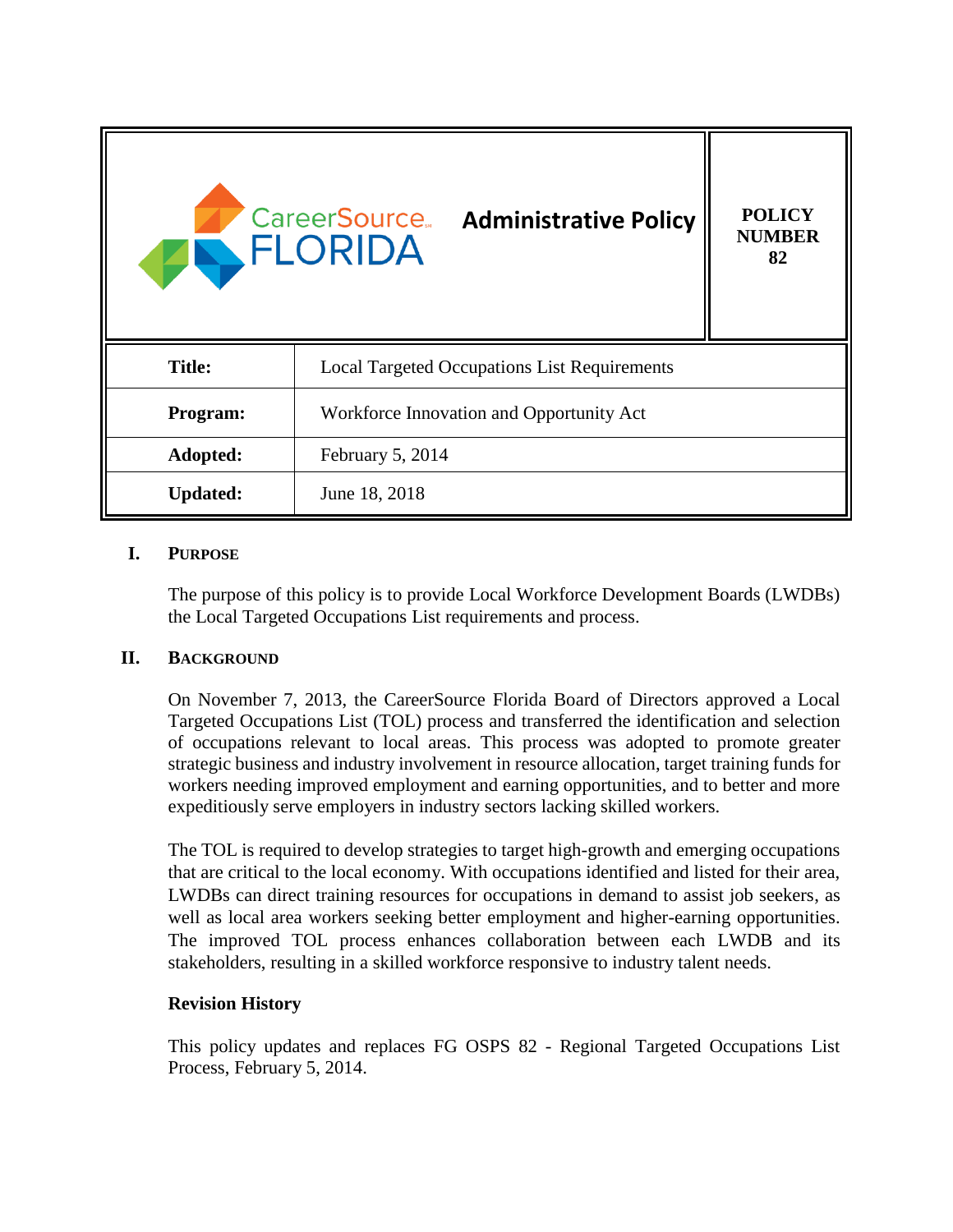#### **III. AUTHORITY**

 $\overline{a}$ 

WIOA Public Law 113-128 Sections  $3(23)(B)$  and  $134(c)(3)(G)(iii)$ Florida Statutes, Section [1003.492 \(2\)\(b\);](http://www.leg.state.fl.us/Statutes/index.cfm?App_mode=Display_Statute&URL=1000-1099/1003/Sections/1003.492.html) and Section [445.004\(6\)](http://www.leg.state.fl.us/statutes/index.cfm?mode=View%20Statutes&SubMenu=1&App_mode=Display_Statute&Search_String=Targeted+occupations&URL=0400-0499/0445/Sections/0445.004.html) Action Item 1 [WFI BOD 11-07-2013 Agenda Packet](https://careersourceflorida.com/wp-content/uploads/2014/01/140220_BODAgendaPacketCompressed.pdf)

#### **IV. POLICIES AND PROCEDURES**

The Florida Department of Economic Opportunity (DEO), Bureau of Labor Market Statistics (LMS) publishes, on an annual basis, Florida's statewide demand occupations list and 24 local area demand occupations lists of high growth/high wage occupations. The LWDBs use the lists, along with other resources, to develop their own Local Targeted Occupations Lists.

To develop their TOLs, LWDBs should:

- Use the statewide and regional Demand Occupations Lists published by LMS as a starting point.
- Solicit the input of business and industry representatives in their area regarding the need to add occupations to or remove occupations from these lists.
- Use additional labor market resources available to assist with developing local TOLs.
- Add additional occupations to their lists beyond what is on the LMS list, as needed, based on local demand.

## **Application of TOL to Different Forms of WIOA Training**

The requirements in this Administrative Policy do not apply to on-the-job training (OJT), customized training, transitional jobs, incumbent worker training, and entrepreneurship training.

## **Local Workforce Development Board Local Plan**

Each LWDB shall revise, as needed, its local plan to incorporate and describe the following:

- The strategies the LWDB will employ in establishing its local policies to build a skilled workforce around the targeted occupational and industry areas, including the level(s) of training subsidy issued to participants through Individual Training Accounts (ITAs).
- The occupations being targeted and how they align with Florida's targeted and infrastructure industries and their local economic development priorities.<sup>1</sup>

<sup>&</sup>lt;sup>1</sup> LWDBs do not need to revise their local plans if these elements are already addressed. However, if the LWDB's current local plan conflicts with this policy, the local plan will need to be revised to comply the policy.